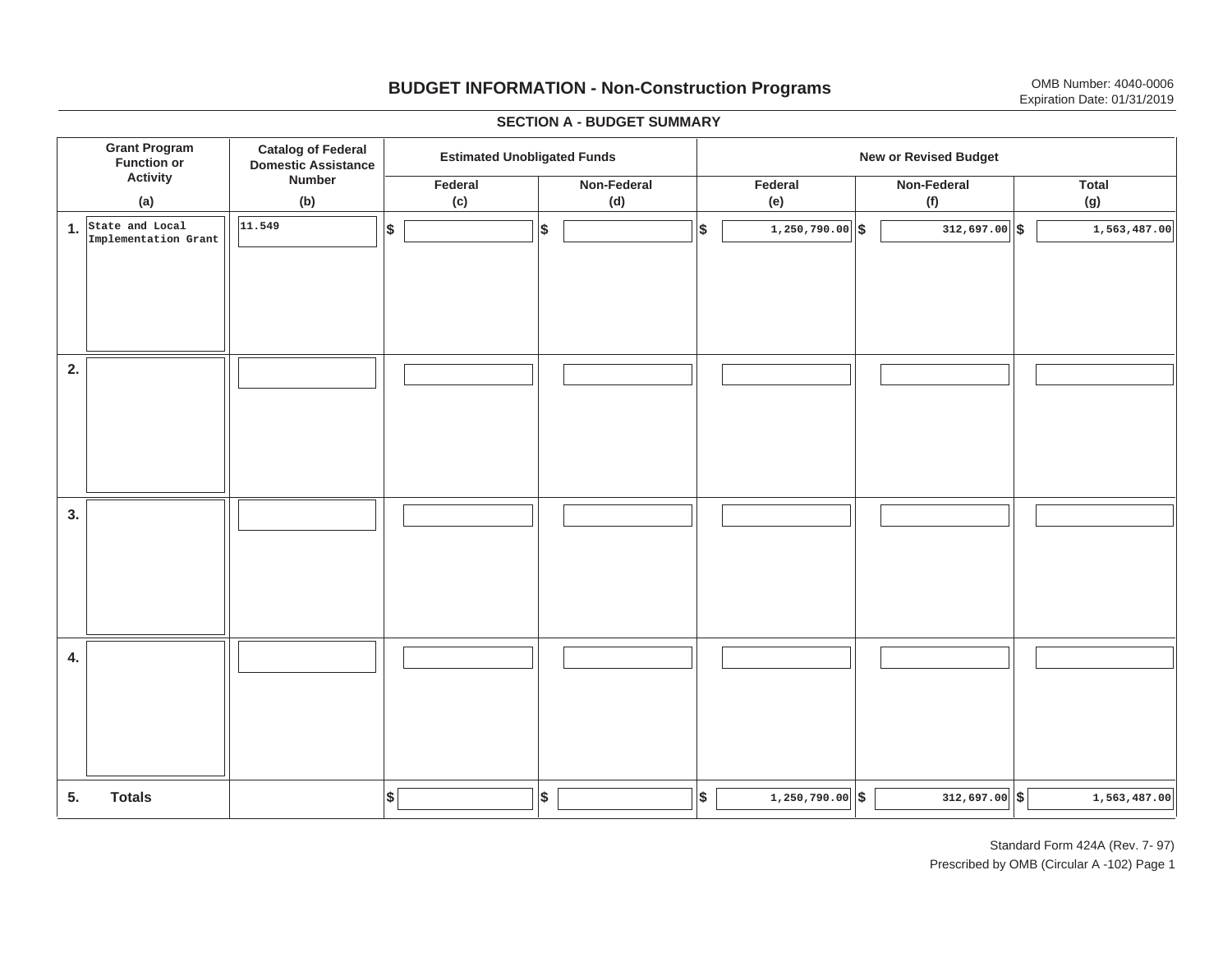#### **7. Program Income d. Equipment e. Supplies f. Contractualg. Construction h. Otherj. Indirect Charges k. TOTALS (sum of 6i and 6j) i. Total Direct Charges (sum of 6a-6h)** (1) Standard Form 424A (Rev. 7- 97) GRANT PROGRAM, FUNCTION OR ACTIVITY (2) (3) (4) (5) **6. Object Class Categories** Total **a. Personnelb. Fringe Benefits c. TravelState and Local Implementation Grant 633,804.00 \$ \$ \$ \$ \$ 256,180.00 143,680.00 16,371.00 186,035.00 14,720.00 1,250,790.00 1,250,790.00 \$ \$ \$ \$ \$ 190,469.00 70,232.00 18,849.00 33,147.00 312,697.00 312,697.00 824,273.00 326,412.00 162,529.00 16,371.00 186,035.00 47,867.00 1,563,487.00 1,563,487.00** I I I **\$ \$ \$ \$ \$ \$ \$** I I I I I I I I I I I I I I I I I I I I I  $\parallel$  I  $\parallel$  I  $\parallel$  S I I I

#### **SECTION B - BUDGET CATEGORIES**

**Authorized for Local Reproduction**

Prescribed by OMB (Circular A -102) Page 1A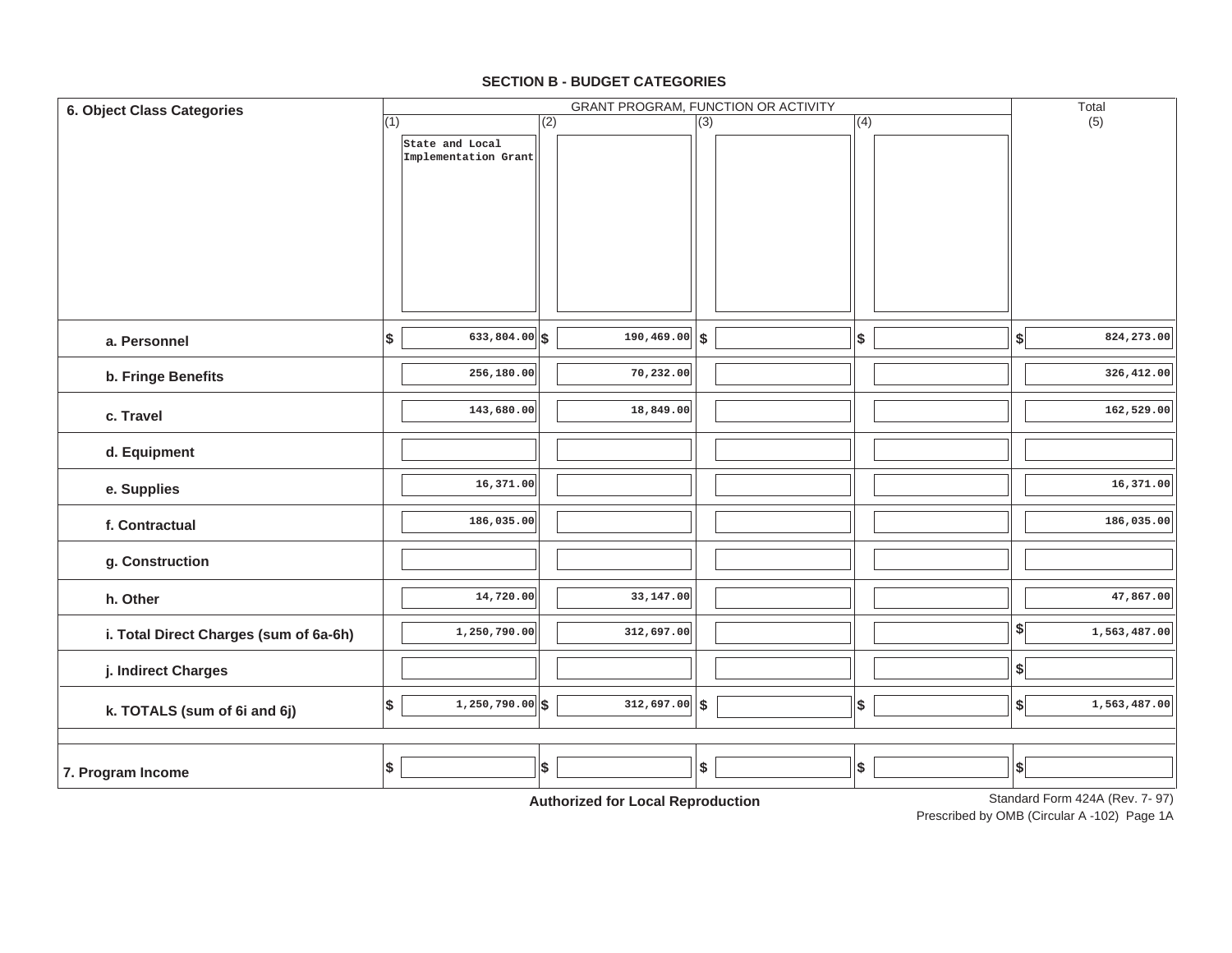| <b>SECTION C - NON-FEDERAL RESOURCES</b> |                               |                                      |                                                                                 |     |                                             |     |                               |                              |                           |             |
|------------------------------------------|-------------------------------|--------------------------------------|---------------------------------------------------------------------------------|-----|---------------------------------------------|-----|-------------------------------|------------------------------|---------------------------|-------------|
| (a) Grant Program                        |                               |                                      |                                                                                 |     | (b) Applicant                               |     | (c) State                     | (d) Other Sources            |                           | (e)TOTALS   |
| 8.                                       |                               | State and Local Implementation Grant |                                                                                 | \$  |                                             | \$  | $312,697.00$ \$               |                              | \$                        | 312,697.00  |
| 9.                                       |                               |                                      |                                                                                 |     |                                             |     |                               |                              |                           |             |
| 10.                                      |                               |                                      |                                                                                 |     |                                             |     |                               |                              |                           |             |
| 11.                                      |                               |                                      |                                                                                 |     |                                             |     |                               |                              |                           |             |
|                                          | 12. TOTAL (sum of lines 8-11) |                                      |                                                                                 | l\$ |                                             | l\$ | $312,697.00$ \$               |                              | \$                        | 312,697.00  |
|                                          |                               |                                      |                                                                                 |     | <b>SECTION D - FORECASTED CASH NEEDS</b>    |     |                               |                              |                           |             |
|                                          |                               |                                      | <b>Total for 1st Year</b>                                                       |     | <b>1st Quarter</b>                          |     | 2nd Quarter                   | 3rd Quarter                  |                           | 4th Quarter |
|                                          | 13. Federal                   |                                      |                                                                                 | \$  |                                             | \$  |                               | \$                           | \$                        |             |
|                                          | 14. Non-Federal               |                                      | \$                                                                              |     |                                             |     |                               |                              |                           |             |
|                                          |                               | 15. TOTAL (sum of lines 13 and 14)   | \$                                                                              | \$  |                                             | \$  |                               | $\vert \mathsf{s} \vert$     | $\boldsymbol{\mathsf{s}}$ |             |
|                                          |                               |                                      | SECTION E - BUDGET ESTIMATES OF FEDERAL FUNDS NEEDED FOR BALANCE OF THE PROJECT |     |                                             |     |                               |                              |                           |             |
|                                          |                               | (a) Grant Program                    |                                                                                 |     |                                             |     | <b>FUTURE FUNDING PERIODS</b> | (YEARS)                      |                           |             |
|                                          |                               |                                      |                                                                                 |     | (b)First                                    |     | (c) Second                    | (d) Third                    |                           | (e) Fourth  |
| 16.                                      |                               | State and Local Implementation Grant |                                                                                 | \$  |                                             | s   |                               | $\left  \frac{1}{2} \right $ | \$                        |             |
| 17.                                      |                               |                                      |                                                                                 |     |                                             |     |                               |                              |                           |             |
| 18.                                      |                               |                                      |                                                                                 |     |                                             |     |                               |                              |                           |             |
| 19.                                      |                               |                                      |                                                                                 |     |                                             |     |                               |                              |                           |             |
| 20. TOTAL (sum of lines 16 - 19)         |                               |                                      | \$                                                                              |     | s                                           |     | $\left  \right $              | \$                           |                           |             |
|                                          |                               |                                      |                                                                                 |     | <b>SECTION F - OTHER BUDGET INFORMATION</b> |     |                               |                              |                           |             |
|                                          | 21. Direct Charges:           |                                      |                                                                                 |     | 22. Indirect Charges:                       |     |                               |                              |                           |             |
|                                          | 23. Remarks:                  |                                      |                                                                                 |     |                                             |     |                               |                              |                           |             |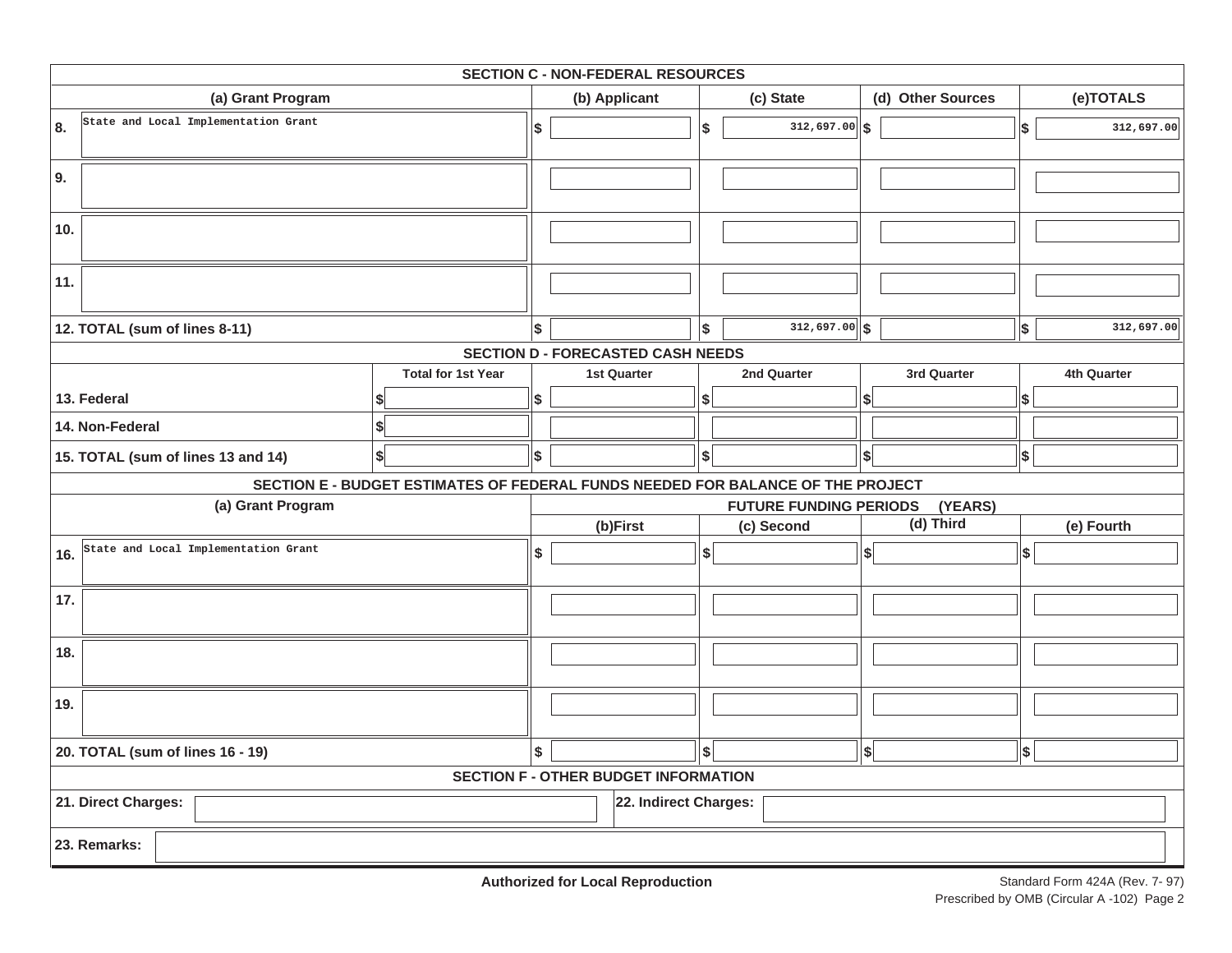# **Kansas SLIGP Detailed Budget Spreadsheet Kansas SLIGP Detailed Budget Spreadsheet Phrase 2 Revision Voluntarily Deobligate Funds Revision**

| <b>CATEGORY</b>                                                                    | <b>Detail Description of Budget</b><br>(full grant period) |                  |                       | <b>Breakdown of Cost</b> |                       | <b>CATEGORY</b>                                                                                  |                           | <b>Detail Description of Budget</b><br>(full grant period) |                       | <b>Breakdown of Cost</b> | Variance              |                    |
|------------------------------------------------------------------------------------|------------------------------------------------------------|------------------|-----------------------|--------------------------|-----------------------|--------------------------------------------------------------------------------------------------|---------------------------|------------------------------------------------------------|-----------------------|--------------------------|-----------------------|--------------------|
|                                                                                    | Quantity                                                   | <b>Unit Cost</b> | <b>Total Cost</b>     | Federal                  | <b>Non-Federal</b>    |                                                                                                  | <b>Quantity</b> Unit Cost |                                                            | <b>Total Cost</b>     | Federal                  | <b>Non-Federal</b>    |                    |
| A. Personnel                                                                       |                                                            |                  |                       |                          |                       | A. Personnel                                                                                     |                           |                                                            |                       |                          |                       |                    |
| <b>Grant Manager</b>                                                               |                                                            |                  |                       |                          |                       | <b>Grant Manager</b>                                                                             |                           |                                                            |                       |                          |                       |                    |
| One grant manager will spend 100% of                                               |                                                            |                  |                       |                          |                       | One grant manager will spend 100% of                                                             |                           |                                                            |                       |                          |                       |                    |
| their time on the project for 4.5 yrs                                              | 4.5 years                                                  | \$50,000         | \$225,000             | \$225,000                |                       | their time on the project for 4 yrs                                                              | 4 years                   | \$50,000                                                   | \$200,000             | \$200,000                |                       | ( \$25,000)        |
| <b>Outreach Coordinator</b><br>One outreach coordinator will spend                 |                                                            |                  |                       |                          |                       | <b>Outreach Coordinator</b><br>One outreach coordinator will spend                               |                           |                                                            |                       |                          |                       |                    |
|                                                                                    |                                                            |                  |                       |                          |                       | 100% of their time on the project for                                                            |                           |                                                            |                       |                          |                       |                    |
| 100% of their time on the project for<br>4.5 years.                                | 4.5 years                                                  | \$50,918         | \$229,131             | \$229,131                |                       | 4 years.                                                                                         | 4 years                   | \$50,918                                                   | \$203,672             | \$203,672                |                       | ( \$25,459)        |
| <b>Outreach Coordinator</b>                                                        |                                                            |                  |                       |                          |                       | <b>Outreach Coordinator</b>                                                                      |                           |                                                            |                       |                          |                       |                    |
| One outreach coordinator will spend                                                |                                                            |                  |                       |                          |                       | One outreach coordinator will spend                                                              |                           |                                                            |                       |                          |                       |                    |
| 100% of their time on the project for                                              |                                                            |                  |                       |                          |                       | 100% of their time on the project for                                                            |                           |                                                            |                       |                          |                       |                    |
| 4.5 years.                                                                         | 4.5 years                                                  | \$57,533         | \$258,899             | \$258,899                |                       | 4 years.                                                                                         | 4 years                   | \$57,533                                                   | \$230,132             | \$230,132                |                       | (528, 767)         |
| <b>SWIC</b>                                                                        |                                                            |                  |                       |                          |                       |                                                                                                  |                           |                                                            |                       |                          |                       |                    |
| The SWIC will spend 54% of their time                                              |                                                            |                  |                       |                          |                       |                                                                                                  |                           |                                                            |                       |                          |                       |                    |
| on SLIGP grant activity for 20 mos. The                                            |                                                            |                  |                       |                          |                       |                                                                                                  |                           |                                                            |                       |                          |                       |                    |
| SWIC's annual salary is \$65,000.                                                  |                                                            |                  |                       |                          |                       |                                                                                                  |                           |                                                            |                       |                          |                       |                    |
| $$65,000 / 12 \times 54\% = $2,925$                                                | 20 mos                                                     | \$2,925          | \$58,500              |                          | \$58,500              |                                                                                                  |                           |                                                            |                       |                          |                       | (558,500)          |
| <b>SWIC</b>                                                                        |                                                            |                  |                       |                          |                       | <b>SWIC</b>                                                                                      |                           |                                                            |                       |                          |                       |                    |
| The SWIC will spend 75% of their time                                              |                                                            |                  |                       |                          |                       | The annual salary for the SWIC is \$65,000,                                                      |                           |                                                            |                       |                          |                       |                    |
| on SLIGP grant activity for 30 mos. The<br>SWIC's annual salary is \$65,000.       |                                                            |                  |                       |                          |                       | with an average of \$2,794.67 match per month<br>for 42 months. This is the actual match amount. |                           |                                                            |                       |                          |                       |                    |
| $$65,000 / 12 \times 75\% = $4,063$                                                | 30 mos                                                     | \$4,063          | \$121,890             |                          | \$121,890             |                                                                                                  | 42 mos                    | \$2,794.67                                                 | \$117,376             |                          | \$117,376             | (54, 514)          |
| <b>OEC Trainer (Isch)</b>                                                          |                                                            |                  |                       |                          |                       | <b>OEC Trainer (Isch)</b>                                                                        |                           |                                                            |                       |                          |                       |                    |
| The OEC trainer has been reassigned. The                                           |                                                            |                  |                       |                          |                       | The OEC trainer has been reassigned. The                                                         |                           |                                                            |                       |                          |                       |                    |
| annual salary was \$50,918 and averaged \$1,688.92/mo.                             |                                                            |                  |                       |                          |                       | annual salary was \$50,918 and averaged \$1,688.92/mo.                                           |                           |                                                            |                       |                          |                       |                    |
| towards the match for 18.5 months.                                                 |                                                            |                  |                       |                          |                       | towards the match for 18.5 months.                                                               |                           |                                                            |                       |                          |                       |                    |
| This is the actual match amount.                                                   | 18.5 mos                                                   | \$1,688.92       | \$31,245              |                          | \$31,245              | This is the actual match amount.                                                                 | 18.5 mos                  | \$1,688.92                                                 | \$31,245              |                          | \$31,245              | \$0                |
| <b>OEC Trainer (Ellis)</b>                                                         |                                                            |                  |                       |                          |                       | <b>OEC Trainer (Ellis)</b>                                                                       |                           |                                                            |                       |                          |                       |                    |
| The OEC trainer has been reassigned. The                                           |                                                            |                  |                       |                          |                       | The OEC trainer has been reassigned. The                                                         |                           |                                                            |                       |                          |                       |                    |
| annual salary was \$50,918 and averaged \$1,859.91/mo.                             |                                                            |                  |                       |                          |                       | annual salary was \$50,918 and averaged \$1,859.91/mo.                                           |                           |                                                            |                       |                          |                       |                    |
| towards the match for 22.5 months.                                                 |                                                            |                  |                       |                          |                       | towards the match for 22.5 months.                                                               |                           |                                                            |                       |                          |                       |                    |
| This is the actual match amount.<br><b>Total Personnel</b>                         | 22.5 mos                                                   | \$1,859.91       | \$41,848<br>\$966,513 | \$713,030                | \$41,848<br>\$253,483 | This is the actual match amount.<br><b>Total Personnel</b>                                       | 22.5 mos                  | \$1,859.91                                                 | \$41,848<br>\$824,273 | \$633,804                | \$41,848<br>\$190,469 | \$0<br>(\$142,240) |
|                                                                                    |                                                            |                  |                       |                          |                       |                                                                                                  |                           |                                                            |                       |                          |                       |                    |
| <b>B. Fringe Benefits</b>                                                          |                                                            |                  |                       |                          |                       | <b>B. Fringe Benefits</b>                                                                        |                           |                                                            |                       |                          |                       |                    |
| <b>Grant Manager</b>                                                               |                                                            |                  |                       |                          |                       | <b>Grant Manager</b>                                                                             |                           |                                                            |                       |                          |                       |                    |
| Base Salary - \$50,000. Retirement - \$6,060,                                      |                                                            |                  |                       |                          |                       | Base Salary - \$50,000. Retirement - \$6,060,                                                    |                           |                                                            |                       |                          |                       |                    |
| Taxes - \$5,386, Health Insurance - \$6,856,                                       |                                                            |                  |                       |                          |                       | Taxes - \$5,386, Health Insurance - \$6,856,                                                     |                           |                                                            |                       |                          |                       |                    |
| Reserve Leave Fund - \$270. Total = \$18,572                                       |                                                            |                  |                       |                          |                       | Reserve Leave Fund - \$270. Total = \$18,572                                                     |                           |                                                            |                       |                          |                       |                    |
|                                                                                    | 4.5 years                                                  | \$18,572         | \$83,574              | \$83,574                 |                       |                                                                                                  | 4 years                   | \$18,572                                                   | \$74,288              | \$74,288                 |                       | (59, 286)          |
| <b>Outreach Coordinator</b><br>Base Salary - \$50,918. Retirement - \$6,171,       |                                                            |                  |                       |                          |                       | <b>Outreach Coordinator</b><br>Base Salary - \$50,918. Retirement - \$6,171,                     |                           |                                                            |                       |                          |                       |                    |
| Taxes - \$5,486, Health Insurance - \$10,030,                                      |                                                            |                  |                       |                          |                       | Taxes - \$5,486, Health Insurance - \$10,030,                                                    |                           |                                                            |                       |                          |                       |                    |
| Reserve Leave Fund - \$275. Total = \$21,962                                       |                                                            |                  |                       |                          |                       | Reserve Leave Fund - \$275. Total = \$21,962                                                     |                           |                                                            |                       |                          |                       |                    |
|                                                                                    | 4.5 years                                                  | \$21,962         | \$98,829              | \$98,829                 |                       |                                                                                                  | 4 years                   | \$21,962                                                   | \$87,848              | \$87,848                 |                       | (510,981)          |
| <b>Outreach Coordinator</b>                                                        |                                                            |                  |                       |                          |                       | <b>Outreach Coordinator</b>                                                                      |                           |                                                            |                       |                          |                       |                    |
| Base Salary - \$57,533. Retirement - \$6,973,                                      |                                                            |                  |                       |                          |                       | Base Salary - \$57,533. Retirement - \$6,973,                                                    |                           |                                                            |                       |                          |                       |                    |
| Taxes - \$6,198, Health Insurance - \$10,030,                                      |                                                            |                  |                       |                          |                       | Taxes - \$6,198, Health Insurance - \$10,030,                                                    |                           |                                                            |                       |                          |                       |                    |
| Reserve Leave Fund - \$310. Total = \$23,511                                       |                                                            |                  |                       |                          |                       | Reserve Leave Fund - \$310. Total = \$23,511                                                     |                           |                                                            |                       |                          |                       |                    |
|                                                                                    | 4.5 years                                                  | \$23,511         | \$105,800             | \$105,800                |                       |                                                                                                  | 4 years                   | \$23,511                                                   | \$94,044              | \$94,044                 |                       | ( \$11,756)        |
| <b>SWIC</b>                                                                        |                                                            |                  |                       |                          |                       |                                                                                                  |                           |                                                            |                       |                          |                       |                    |
| Base Salary - \$65,000. Retirement - \$7,878,                                      |                                                            |                  |                       |                          |                       |                                                                                                  |                           |                                                            |                       |                          |                       |                    |
| Taxes - \$7,002, Health Insurance - \$10,030,                                      |                                                            |                  |                       |                          |                       |                                                                                                  |                           |                                                            |                       |                          |                       |                    |
| Reserve Leave Fund - \$351. Total =\$25,261<br>Figure is then mutiplied times 54%. |                                                            |                  |                       |                          |                       |                                                                                                  |                           |                                                            |                       |                          |                       |                    |
| $$25,261 / 12 \times 54\% = $1,137$                                                | 20 mos                                                     | \$1,137          | \$22,740              |                          | \$22,740              |                                                                                                  |                           |                                                            |                       |                          |                       | (522, 740)         |
| <b>SWIC</b>                                                                        |                                                            |                  |                       |                          |                       | <b>SWIC</b>                                                                                      |                           |                                                            |                       |                          |                       |                    |
| Base Salary - \$65,000. Retirement - \$7,878,                                      |                                                            |                  |                       |                          |                       | Base Salary - \$65,000. Retirement - \$15,333                                                    |                           |                                                            |                       |                          |                       |                    |
| Taxes - \$7,002, Health Insurance - \$10,030,                                      |                                                            |                  |                       |                          |                       | Taxes - \$13,629 Health Insurance - \$10,030,                                                    |                           |                                                            |                       |                          |                       |                    |
| Reserve Leave Fund - \$351. Total =\$25,261                                        |                                                            |                  |                       |                          |                       | Reserve Leave Fund - \$683. Total = \$39,675                                                     |                           |                                                            |                       |                          |                       |                    |
| Figure is then mutiplied times 80%.                                                |                                                            |                  |                       |                          |                       |                                                                                                  |                           |                                                            |                       |                          |                       |                    |
| $$25,261 / 12 \times 75\% = $1,579$                                                | 30 mos                                                     | \$1,579          | \$47,370              |                          | \$47,370              | This is the actual match amount.                                                                 | 42 mos                    | \$944.64                                                   | \$39,675              |                          | \$39,675              | (57, 695)          |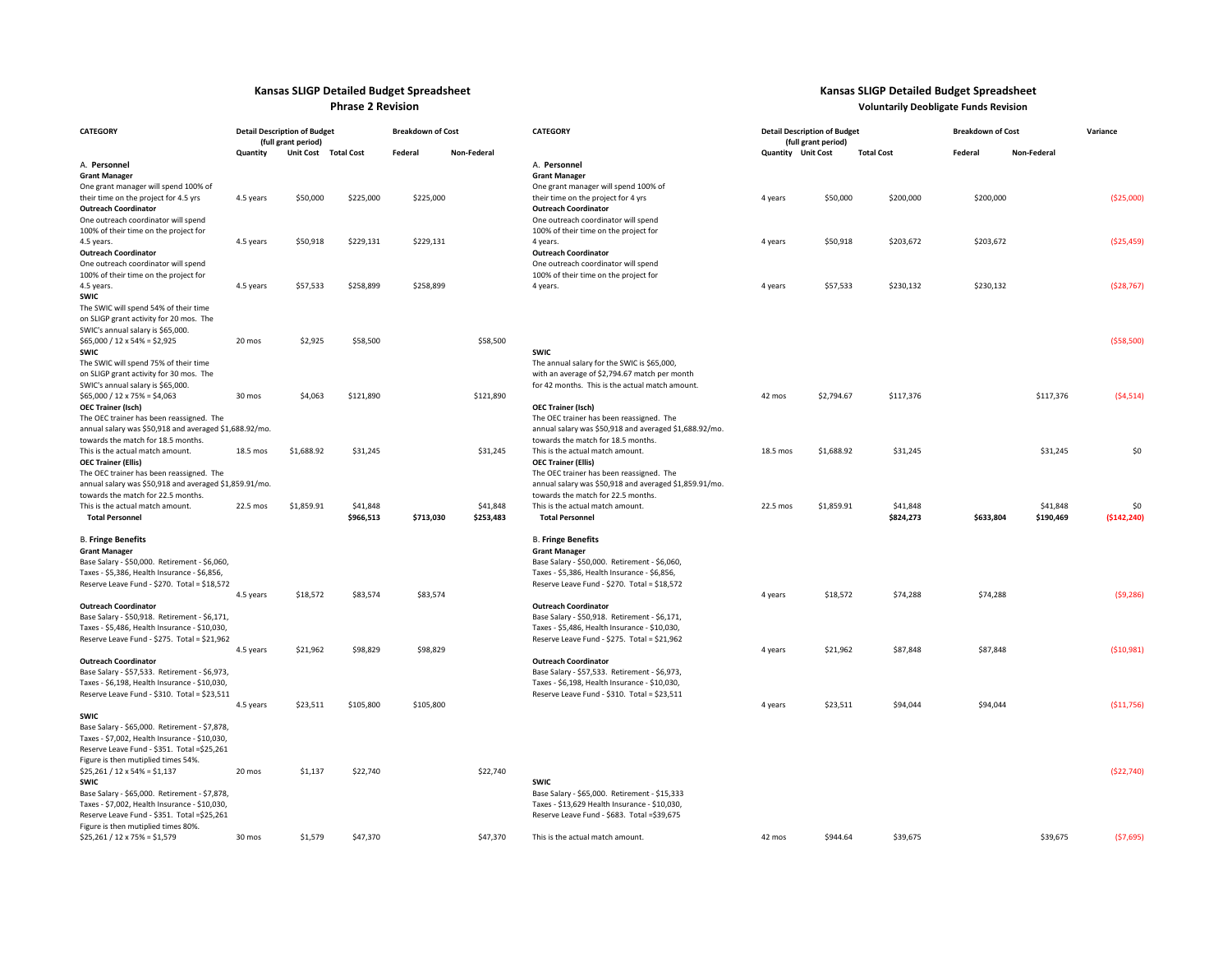| \$13,115            |                  | \$13,115              | This is the actual match amount.<br><b>OEC Trainer (Ellis)</b><br>The OEC trainer has been reassigned.<br>Retirement - \$4,901, Taxes - \$4,357, Health          | 18.5 mos | 708.92         | \$13,115              |                  | \$13,115             | \$0                      |
|---------------------|------------------|-----------------------|------------------------------------------------------------------------------------------------------------------------------------------------------------------|----------|----------------|-----------------------|------------------|----------------------|--------------------------|
| \$17,442<br>388,870 | \$288,203        | \$17,442<br>\$100,667 | Insurance - \$7,966, Reserve Leave Fund - \$218.<br>Total = $$17,442 / 22.5$ mos = $$775.20$<br>This is the actual match amount.<br><b>Total Fringe Benefits</b> | 22.5 mos | 775.20         | \$17,442<br>\$326,412 | \$256,180        | \$17,442<br>\$70,232 | \$0<br>( \$62,458)       |
|                     |                  |                       |                                                                                                                                                                  |          |                |                       |                  |                      |                          |
|                     |                  |                       | C. Travel<br><b>Working Group Meetings,</b>                                                                                                                      |          |                |                       |                  |                      |                          |
|                     |                  |                       | PSBN presentations, ie: Broadband 101,                                                                                                                           |          |                |                       |                  |                      |                          |
|                     |                  |                       | BBLTE, FirstNet Consultations (3), other PSBN                                                                                                                    |          |                |                       |                  |                      |                          |
|                     |                  |                       | topics (TBD). Consultations is estimated at                                                                                                                      |          |                |                       |                  |                      |                          |
|                     |                  |                       | \$5000/ea x 3 = \$15,000. (lodging - 25 rooms x 3 x \$100 =<br>\$7,500, meals - 60 attendees x 3 x \$41.67/plate = \$7,500).                                     |          |                |                       |                  |                      |                          |
|                     |                  |                       | The \$41.67 / plate includes the facility & AV equipment.                                                                                                        |          |                |                       |                  |                      |                          |
|                     |                  |                       | PSBN presentations - 5 events x $$3000 = $15,000$ .                                                                                                              |          |                |                       |                  |                      |                          |
|                     |                  |                       | (lodging - 20 rooms x 5 x \$100 = \$10,000, meals -                                                                                                              |          |                |                       |                  |                      |                          |
|                     |                  |                       | 60 attendees x 5 x \$16.67 / meal = \$5000 (rounded)                                                                                                             |          |                |                       |                  |                      |                          |
| \$30,000            | \$30,000         |                       | <b>Travel for Regional &amp; National Meetings</b>                                                                                                               |          |                | \$30,000              | \$30,000         |                      | \$0                      |
|                     |                  |                       | with FirstNet.                                                                                                                                                   |          |                |                       |                  |                      |                          |
|                     |                  |                       | Airfare, lodging, per diem is approx                                                                                                                             |          |                |                       |                  |                      |                          |
|                     |                  |                       | \$1,500 / person / trip. 3 people will                                                                                                                           |          |                |                       |                  |                      |                          |
|                     |                  |                       | each attend 14 meetings.                                                                                                                                         |          |                |                       |                  |                      |                          |
| \$63,000            | \$63,000         |                       | $$1,500 \times 3 \times 14 = $63,000$<br><b>Grant Manager</b>                                                                                                    | 14 trips | \$4,500        | \$63,000              | \$63,000         |                      | \$0                      |
|                     |                  |                       | 500 miles/yr x \$.54 - \$270                                                                                                                                     |          |                |                       |                  |                      |                          |
|                     |                  |                       | 2 hotel nights $x$ \$100 = \$200                                                                                                                                 |          |                |                       |                  |                      |                          |
|                     |                  |                       | 4 per diem days x \$50 = \$200                                                                                                                                   |          |                |                       |                  |                      |                          |
| \$10,224            | \$10,224         |                       | Total - \$670<br><b>Outreach Coordinators (2)</b>                                                                                                                | 4 years  | \$670          | \$2,680               | \$2,680          |                      | (57, 544)                |
|                     |                  |                       | Based on the grant historical data                                                                                                                               |          |                |                       |                  |                      |                          |
|                     |                  |                       | the two coordinators spend an average of                                                                                                                         |          |                |                       |                  |                      |                          |
|                     |                  |                       | \$1,000/month on travel.                                                                                                                                         |          |                |                       |                  |                      |                          |
| \$86,400            | \$86,400         |                       | $$1,000 \times 12 \text{ mos} = $12,000 / year$                                                                                                                  | 4 years  | \$12,000       | \$48,000              | \$48,000         |                      | ( \$38,400)              |
|                     |                  |                       | <b>SWIC &amp; Trainers</b><br>Actual match amount from Trainers who have been                                                                                    |          |                |                       |                  |                      |                          |
|                     |                  |                       | reassigned & SWIC. Includes rental vehicles, tolls,                                                                                                              |          |                |                       |                  |                      |                          |
|                     |                  |                       | gasoline, per diem, & some private mileage (.56/mile)                                                                                                            |          |                |                       |                  |                      |                          |
| \$13,980            |                  | \$13,980              | Total - 42 months acutals                                                                                                                                        | 42 mos   | \$449          | \$18,849              |                  | \$18,849             | \$4,869                  |
|                     |                  |                       |                                                                                                                                                                  |          |                |                       |                  |                      |                          |
| \$11,224<br>214,828 | \$189,624        | \$11,224<br>\$25,204  | <b>Total Travel</b>                                                                                                                                              |          |                | \$162,529             | \$143,680        | \$18,849             | (511, 224)<br>(552, 299) |
|                     |                  |                       |                                                                                                                                                                  |          |                |                       |                  |                      |                          |
|                     |                  |                       | D. Supplies                                                                                                                                                      |          |                |                       |                  |                      |                          |
| \$2,700             | \$2,700          |                       | Office supplies estimated at \$50/mo                                                                                                                             | 54       | \$50           | \$2,700               | \$2,700          |                      |                          |
| \$1,600<br>\$725    | \$1,600<br>\$725 |                       | Printer<br>Personal Computer                                                                                                                                     | 2<br>1   | \$800<br>\$725 | \$1,600<br>\$725      | \$1,600<br>\$725 |                      |                          |
| \$600               | \$600            |                       | Monitor                                                                                                                                                          | 3        | \$200          | \$600                 | \$600            |                      |                          |
| \$2,400             | \$2,400          |                       | Laptops                                                                                                                                                          | 2        | \$1,200        | \$2,400               | \$2,400          |                      |                          |
| \$1,200             | \$1,200          |                       | Desk Phones                                                                                                                                                      | 3        | \$400          | \$1,200               | \$1,200          |                      |                          |
| \$450               | \$450            |                       | <b>Cellular Phones</b>                                                                                                                                           | 3        | \$150          | \$450                 | \$450            |                      |                          |
| \$2,775             | \$2,775          |                       | Software (MS Office & Adobe Pro)                                                                                                                                 | 3        | \$925          | \$2,775               | \$2,775          |                      |                          |
| \$3,501             | \$3,501          |                       | Tablets & software<br><b>USB Drives</b>                                                                                                                          | 3        | \$1,167        | \$3,501               | \$3,501          |                      |                          |
| \$420               | \$420            |                       |                                                                                                                                                                  | 70       | \$6            | \$420                 | \$420            |                      |                          |
| \$16,371            | \$16,371         |                       | <b>Total Supplies</b>                                                                                                                                            |          |                | \$16,371              | \$16,371         |                      | \$0                      |
|                     |                  |                       | E. Equipment<br>None                                                                                                                                             |          |                |                       |                  |                      |                          |
|                     |                  |                       |                                                                                                                                                                  |          |                |                       |                  |                      |                          |

| <b>OEC Trainer (Isch)</b><br>The OEC trainer has been reassigned.<br>Retirement - \$3,685, Taxes - \$3,276, Health<br>Insurance - \$5,990, Reserve Leave Fund - \$164.<br>Total = $$13,115 / 18.5$ mos = $$708.92$                                                                                                                                                                                                                        |           |    |                  |                       |                    |                       | <b>OEC Trainer (Isch)</b><br>The OEC trainer has been reassigned.<br>Retirement - \$3,685, Taxes - \$3,276, Health<br>Insurance - \$5,990, Reserve Leave Fund - \$164.<br>Total = $$13,115 / 18.5$ mos = $$708.92$                                                                                                                                                                                                                        |          |                  |                       |     |                    |                      |                          |
|-------------------------------------------------------------------------------------------------------------------------------------------------------------------------------------------------------------------------------------------------------------------------------------------------------------------------------------------------------------------------------------------------------------------------------------------|-----------|----|------------------|-----------------------|--------------------|-----------------------|-------------------------------------------------------------------------------------------------------------------------------------------------------------------------------------------------------------------------------------------------------------------------------------------------------------------------------------------------------------------------------------------------------------------------------------------|----------|------------------|-----------------------|-----|--------------------|----------------------|--------------------------|
| This is the actual match amount.<br><b>OEC Trainer (Ellis)</b><br>The OEC trainer has been reassigned.<br>Retirement - \$4,901, Taxes - \$4,357, Health                                                                                                                                                                                                                                                                                   | 18.5 mos  |    | 708.92           | \$13,115              |                    | \$13,115              | This is the actual match amount.<br><b>OEC Trainer (Ellis)</b><br>The OEC trainer has been reassigned.<br>Retirement - \$4,901, Taxes - \$4,357, Health                                                                                                                                                                                                                                                                                   | 18.5 mos | 708.92           | \$13,115              |     |                    | \$13,115             | \$0                      |
| Insurance - \$7,966, Reserve Leave Fund - \$218.<br>Total = $$17,442 / 22.5$ mos = $$775.20$<br>This is the actual match amount.<br><b>Total Fringe Benefits</b>                                                                                                                                                                                                                                                                          | 22.5 mos  |    | 775.20           | \$17,442<br>\$388,870 | \$288,203          | \$17,442<br>\$100,667 | Insurance - \$7,966, Reserve Leave Fund - \$218.<br>Total = $$17,442 / 22.5$ mos = $$775.20$<br>This is the actual match amount.<br><b>Total Fringe Benefits</b>                                                                                                                                                                                                                                                                          | 22.5 mos | 775.20           | \$17,442<br>\$326,412 |     | \$256,180          | \$17,442<br>\$70,232 | \$0<br>( \$62, 458]      |
| C. Travel<br><b>Working Group Meetings,</b><br>PSBN presentations, ie: Broadband 101,<br>BBLTE, FirstNet Consultations (3), other PSBN<br>topics (TBD). Consultations is estimated at<br>\$5000/ea x 3 = \$15,000. (lodging - 25 rooms x 3 x \$100 =<br>\$7,500, meals - 60 attendees x 3 x \$41.67/plate = \$7,500).<br>The \$41.67 / plate includes the facility & AV equipment.<br>PSBN presentations - 5 events x $$3000 = $15,000$ . |           |    |                  |                       |                    |                       | C. Travel<br><b>Working Group Meetings,</b><br>PSBN presentations, ie: Broadband 101,<br>BBLTE, FirstNet Consultations (3), other PSBN<br>topics (TBD). Consultations is estimated at<br>\$5000/ea x 3 = \$15,000. (lodging - 25 rooms x 3 x \$100 =<br>\$7,500, meals - 60 attendees x 3 x \$41.67/plate = \$7,500).<br>The \$41.67 / plate includes the facility & AV equipment.<br>PSBN presentations - 5 events x $$3000 = $15,000$ . |          |                  |                       |     |                    |                      |                          |
| (lodging - 20 rooms x 5 x \$100 = \$10,000, meals -<br>60 attendees x 5 x \$16.67 / meal = \$5000 (rounded)                                                                                                                                                                                                                                                                                                                               |           |    |                  |                       |                    |                       | (lodging - 20 rooms x 5 x \$100 = \$10,000, meals -<br>60 attendees x 5 x \$16.67 / meal = \$5000 (rounded)                                                                                                                                                                                                                                                                                                                               |          |                  |                       |     |                    |                      |                          |
| <b>Travel for Regional &amp; National Meetings</b>                                                                                                                                                                                                                                                                                                                                                                                        |           |    |                  | \$30,000              | \$30,000           |                       | <b>Travel for Regional &amp; National Meetings</b>                                                                                                                                                                                                                                                                                                                                                                                        |          |                  | \$30,000              |     | \$30,000           |                      | \$0                      |
| with FirstNet.<br>Airfare, lodging, per diem is approx<br>\$1,500 / person / trip. 3 people will                                                                                                                                                                                                                                                                                                                                          |           |    |                  |                       |                    |                       | with FirstNet.<br>Airfare, lodging, per diem is approx<br>\$1,500 / person / trip. 3 people will                                                                                                                                                                                                                                                                                                                                          |          |                  |                       |     |                    |                      |                          |
| each attend 14 meetings.<br>$$1,500 \times 3 \times 14 = $63,000$<br><b>Grant Manager</b><br>1200 miles/yr x \$.56 - \$672                                                                                                                                                                                                                                                                                                                | 14 trips  |    | \$4,500          | \$63,000              | \$63,000           |                       | each attend 14 meetings.<br>$$1,500 \times 3 \times 14 = $63,000$<br><b>Grant Manager</b><br>500 miles/yr x \$.54 - \$270                                                                                                                                                                                                                                                                                                                 | 14 trips | \$4,500          | \$63,000              |     | \$63,000           |                      | \$0                      |
| 8 hotel nights $x$ \$100 = \$800<br>16 per diem days x \$50 = \$800<br>Total - \$2,272<br><b>Outreach Coordinators (2)</b>                                                                                                                                                                                                                                                                                                                | 4.5 years |    | \$2,272          | \$10,224              | \$10,224           |                       | 2 hotel nights $x$ \$100 = \$200<br>4 per diem days x \$50 = \$200<br>Total - \$670<br><b>Outreach Coordinators (2)</b>                                                                                                                                                                                                                                                                                                                   | 4 years  | \$670            | \$2,680               |     | \$2,680            |                      | (57, 544)                |
| Based on the grant historical data<br>the two coordinators spend an average of<br>\$1,600/month on travel.                                                                                                                                                                                                                                                                                                                                |           |    |                  |                       |                    |                       | Based on the grant historical data<br>the two coordinators spend an average of<br>\$1,000/month on travel.                                                                                                                                                                                                                                                                                                                                |          |                  |                       |     |                    |                      |                          |
| $$1,600 \times 12 \text{ mos} = $19,200 / \text{year}$<br><b>SWIC &amp; Trainers</b><br>Actual match amount from Trainers who have been                                                                                                                                                                                                                                                                                                   | 4.5 years |    | \$19,200         | \$86,400              | \$86,400           |                       | $$1,000 \times 12 \text{ mos} = $12,000 / year$<br><b>SWIC &amp; Trainers</b><br>Actual match amount from Trainers who have been                                                                                                                                                                                                                                                                                                          | 4 years  | \$12,000         | \$48,000              |     | \$48,000           |                      | ( \$38,400]              |
| reassigned & SWIC. Includes rental vehicles, tolls,<br>gasoline, per diem, & some private mileage (.56/mile)                                                                                                                                                                                                                                                                                                                              |           |    |                  |                       |                    |                       | reassigned & SWIC. Includes rental vehicles, tolls,<br>gasoline, per diem, & some private mileage (.56/mile)                                                                                                                                                                                                                                                                                                                              |          |                  |                       |     |                    |                      |                          |
| Total - 20 months acutals<br><b>SWIC</b>                                                                                                                                                                                                                                                                                                                                                                                                  | 20 mos    |    | \$699            | \$13,980              |                    | \$13,980              | Total - 42 months acutals                                                                                                                                                                                                                                                                                                                                                                                                                 | 42 mos   | \$449            | \$18,849              |     |                    | \$18,849             | \$4,869                  |
| Rental vehicles, tolls, gasoline,<br>lodging, & per diem                                                                                                                                                                                                                                                                                                                                                                                  |           |    |                  |                       |                    |                       |                                                                                                                                                                                                                                                                                                                                                                                                                                           |          |                  |                       |     |                    |                      |                          |
| Total - \$374.13 / month<br><b>Total Travel</b>                                                                                                                                                                                                                                                                                                                                                                                           | 30 mos    |    | \$374            | \$11,224<br>\$214,828 | \$189,624          | \$11,224<br>\$25,204  | <b>Total Travel</b>                                                                                                                                                                                                                                                                                                                                                                                                                       |          |                  | \$162,529             |     | \$143,680          | \$18,849             | (511, 224)<br>(552, 299) |
| D. Supplies                                                                                                                                                                                                                                                                                                                                                                                                                               |           |    |                  |                       |                    |                       | D. Supplies                                                                                                                                                                                                                                                                                                                                                                                                                               |          |                  |                       |     |                    |                      |                          |
| Office supplies estimated at \$50/mo                                                                                                                                                                                                                                                                                                                                                                                                      |           | 54 | \$50             | \$2,700               | \$2,700            |                       | Office supplies estimated at \$50/mo                                                                                                                                                                                                                                                                                                                                                                                                      | 54       | \$50             | \$2,700               |     | \$2,700            |                      |                          |
| Printer<br>Personal Computer                                                                                                                                                                                                                                                                                                                                                                                                              |           |    | \$800<br>\$725   | \$1,600<br>\$725      | \$1,600<br>\$725   |                       | Printer<br><b>Personal Computer</b>                                                                                                                                                                                                                                                                                                                                                                                                       |          | \$800<br>\$725   | \$1,600<br>\$725      |     | \$1,600<br>\$725   |                      |                          |
| Monitor                                                                                                                                                                                                                                                                                                                                                                                                                                   |           |    | \$200            | \$600                 | \$600              |                       | Monitor                                                                                                                                                                                                                                                                                                                                                                                                                                   |          | \$200            | \$600                 |     | \$600              |                      |                          |
| Laptops                                                                                                                                                                                                                                                                                                                                                                                                                                   |           |    | \$1,200          | \$2,400               | \$2,400            |                       | Laptops                                                                                                                                                                                                                                                                                                                                                                                                                                   |          | \$1,200          | \$2,400               |     | \$2,400            |                      |                          |
| <b>Desk Phones</b>                                                                                                                                                                                                                                                                                                                                                                                                                        |           |    | \$400            | \$1,200               | \$1,200            |                       | <b>Desk Phones</b>                                                                                                                                                                                                                                                                                                                                                                                                                        |          | \$400            | \$1,200               |     | \$1,200            |                      |                          |
| <b>Cellular Phones</b>                                                                                                                                                                                                                                                                                                                                                                                                                    |           |    | \$150            | \$450                 | \$450              |                       | <b>Cellular Phones</b>                                                                                                                                                                                                                                                                                                                                                                                                                    |          | \$150            | \$450                 |     | \$450              |                      |                          |
| Software (MS Office & Adobe Pro)<br>Tablets & software                                                                                                                                                                                                                                                                                                                                                                                    |           | 3  | \$925<br>\$1,167 | \$2,775<br>\$3,501    | \$2,775<br>\$3,501 |                       | Software (MS Office & Adobe Pro)<br>Tablets & software                                                                                                                                                                                                                                                                                                                                                                                    | 3        | \$925<br>\$1,167 | \$2,775<br>\$3,501    |     | \$2,775<br>\$3,501 |                      |                          |
| <b>USB Drives</b>                                                                                                                                                                                                                                                                                                                                                                                                                         |           | 70 | \$6              | \$420                 | \$420              |                       | <b>USB Drives</b>                                                                                                                                                                                                                                                                                                                                                                                                                         | 70       | \$6              | \$420                 |     | \$420              |                      |                          |
| <b>Total Supplies</b>                                                                                                                                                                                                                                                                                                                                                                                                                     |           |    |                  | \$16,371              | \$16,371           |                       | <b>Total Supplies</b>                                                                                                                                                                                                                                                                                                                                                                                                                     |          |                  | \$16,371              |     | \$16,371           |                      | \$0                      |
| E. Equipment                                                                                                                                                                                                                                                                                                                                                                                                                              |           |    |                  |                       |                    |                       | E. Equipment                                                                                                                                                                                                                                                                                                                                                                                                                              |          |                  |                       |     |                    |                      |                          |
| None<br><b>Total Equipment</b>                                                                                                                                                                                                                                                                                                                                                                                                            |           |    |                  | \$0                   | \$0                | \$0                   | None<br><b>Total Equipment</b>                                                                                                                                                                                                                                                                                                                                                                                                            |          |                  | \$0                   | \$0 | \$0                | \$0                  |                          |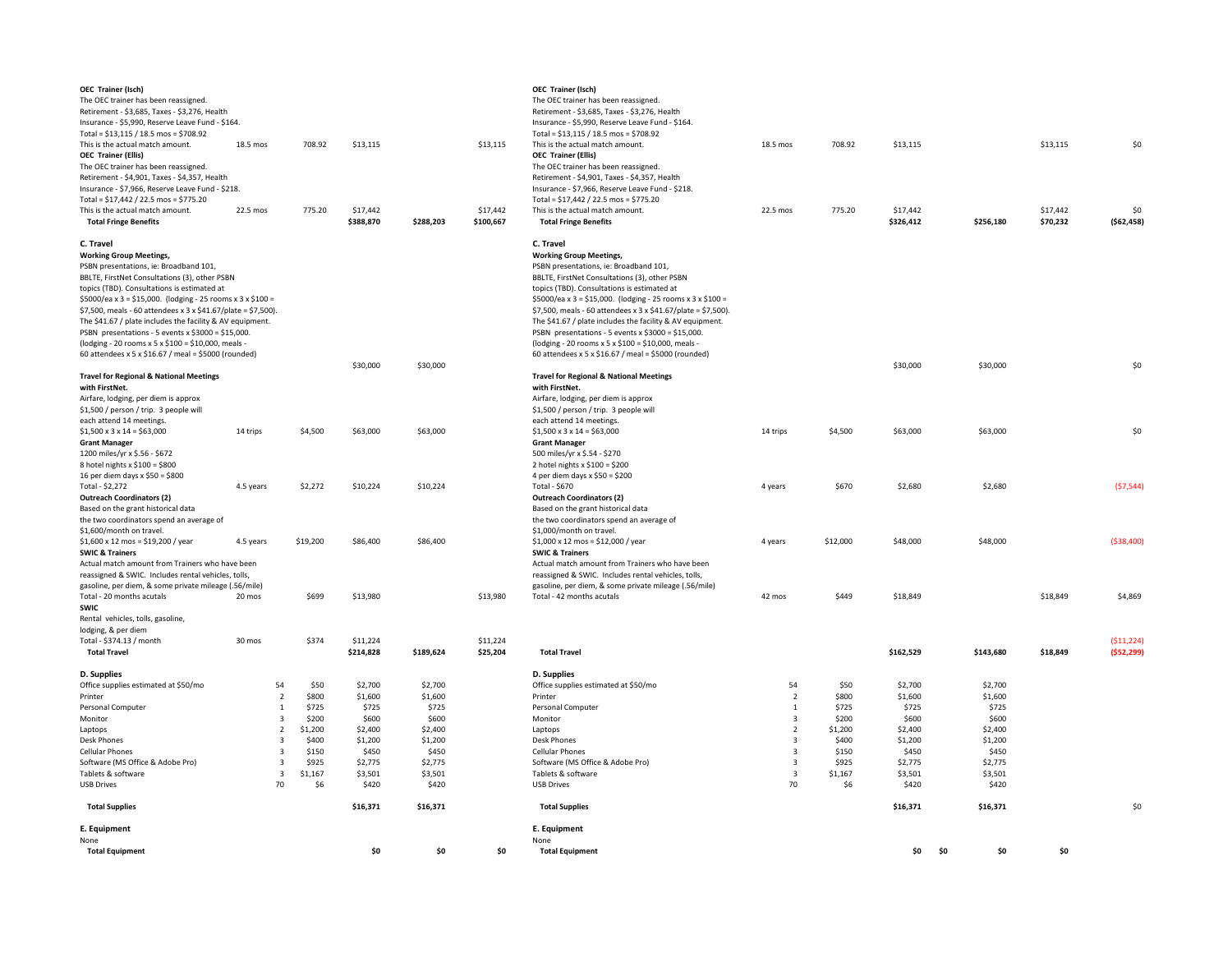| F. Contractual<br>Provide Geographic Information<br>System (GIS) data processing,<br>aggregation, mapping, & analysis<br>function in support of the FirstNet<br>request for data gathering       |           |          | \$578,842           | \$578,842          |                     | F. Contractual<br>Provide Geographic Information<br>System (GIS) data processing,<br>aggregation, mapping, & analysis<br>function in support of the FirstNet<br>request for data gathering.<br>Consultant to assist with FirstNet State Plan |           |          | \$186,035          |     | \$186,035          |                  |               |
|--------------------------------------------------------------------------------------------------------------------------------------------------------------------------------------------------|-----------|----------|---------------------|--------------------|---------------------|----------------------------------------------------------------------------------------------------------------------------------------------------------------------------------------------------------------------------------------------|-----------|----------|--------------------|-----|--------------------|------------------|---------------|
| <b>Total Contractual</b>                                                                                                                                                                         |           |          | \$578,842           | \$578,842          |                     | <b>Total Contractual</b>                                                                                                                                                                                                                     |           |          | \$186,035          |     | \$186,035          |                  | ( \$392, 807) |
| H. Other<br><b>Cellular phone service</b><br>$$55/mo \times 12 \text{ mos} = $660$<br><b>Printing</b><br>Informational handouts for SIEC meetings,<br>outreach fliers for meetings, conferences, | 4.5 years | \$660    | \$2,970             | \$2,970            |                     | H. Other<br><b>Cellular phone service</b><br>$$55/mo \times 12 \text{ mos} = $660$<br><b>Printing</b><br>Informational handouts for SIEC meetings,<br>outreach fliers for meetings, conferences,                                             | 4.5 years | \$660    | \$2,970            |     | \$2,970            |                  |               |
| & consultations<br>Display for conferences<br>Volunteer time / travel using \$22.14/hr<br>& \$.56/mile.                                                                                          | 50 mos    | \$185    | \$9,250<br>\$2,500  | \$9,250<br>\$2,500 |                     | & consultations<br>Display for conferences<br>Volunteer time / travel using \$22.14/hr<br>& \$.56/mile.                                                                                                                                      | 50 mos    | \$185    | \$9,250<br>\$2,500 |     | \$9,250<br>\$2,500 |                  |               |
| SIEC meetings = $$1,500$ average/meeting<br>(Estimating 17 attendees, 2 hrs / meeting plus travel time<br>and mileage).                                                                          | 18        | \$1,500  | \$27,000            |                    | \$27,000            |                                                                                                                                                                                                                                              |           |          |                    |     |                    |                  |               |
| PSBN Conferences - \$20,582<br>2 PSBN conferences have been held with 89 in attendance<br>for 10 hrs plus travel time and mileage.                                                               |           |          | \$20,582            |                    | \$20,582            | PSBN Conferences - \$19,848<br>2 PSBN conferences have been held with 89 in attendance<br>for 10 hrs plus travel time and mileage.                                                                                                           |           |          | \$19,848           |     |                    | \$19,848         |               |
| FirstNet Initial Consultation - \$13,299<br>(60 attendees, 8hr meeting plus travel time & mileage)<br>Data Gathering - 1 hr per survey                                                           |           | \$13,299 | \$13,299            |                    | \$13,299            | FirstNet Initial Consultation - \$13,299<br>(60 attendees, 8hr meeting plus travel time & mileage)                                                                                                                                           |           | \$13,299 | \$13,299           |     |                    | \$13,299         |               |
| 150 counties x 3 surveys x \$22.14/hr<br><b>Total Other</b>                                                                                                                                      | 3 surveys | \$3,321  | \$9,963<br>\$85,564 | \$14,720           | \$9,963<br>\$70,844 | <b>Total Other</b>                                                                                                                                                                                                                           |           |          | \$47,867           |     | \$14,720           | \$33,147         | ( \$37,697)   |
| <b>Total Direct Charges</b>                                                                                                                                                                      |           |          | \$2,250,988         | \$1,800,790<br>80% | \$450,198<br>20%    | <b>Total Direct Charges</b>                                                                                                                                                                                                                  |           |          | \$1,563,487        | \$0 | \$1,250,790<br>80% | \$312,697<br>20% | (5687,501)    |
| I. Indirect Cost                                                                                                                                                                                 |           |          |                     |                    |                     | I. Indirect Cost                                                                                                                                                                                                                             |           |          |                    |     |                    |                  |               |
| <b>Indirect Cost</b>                                                                                                                                                                             |           |          |                     |                    |                     | <b>Indirect Cost</b>                                                                                                                                                                                                                         |           |          |                    |     |                    |                  |               |
| <b>Total Indirect</b>                                                                                                                                                                            |           |          | \$0                 | \$0                | \$0                 | <b>Total Indirect</b>                                                                                                                                                                                                                        |           |          | \$0                |     | \$0                | \$0              |               |
| <b>Totals</b>                                                                                                                                                                                    |           |          | \$2,250,988         | \$1,800,790        | \$450,198           | <b>Totals</b>                                                                                                                                                                                                                                |           |          | \$1,563,487        |     | \$1,250,790        | \$312,697        | (5687,501)    |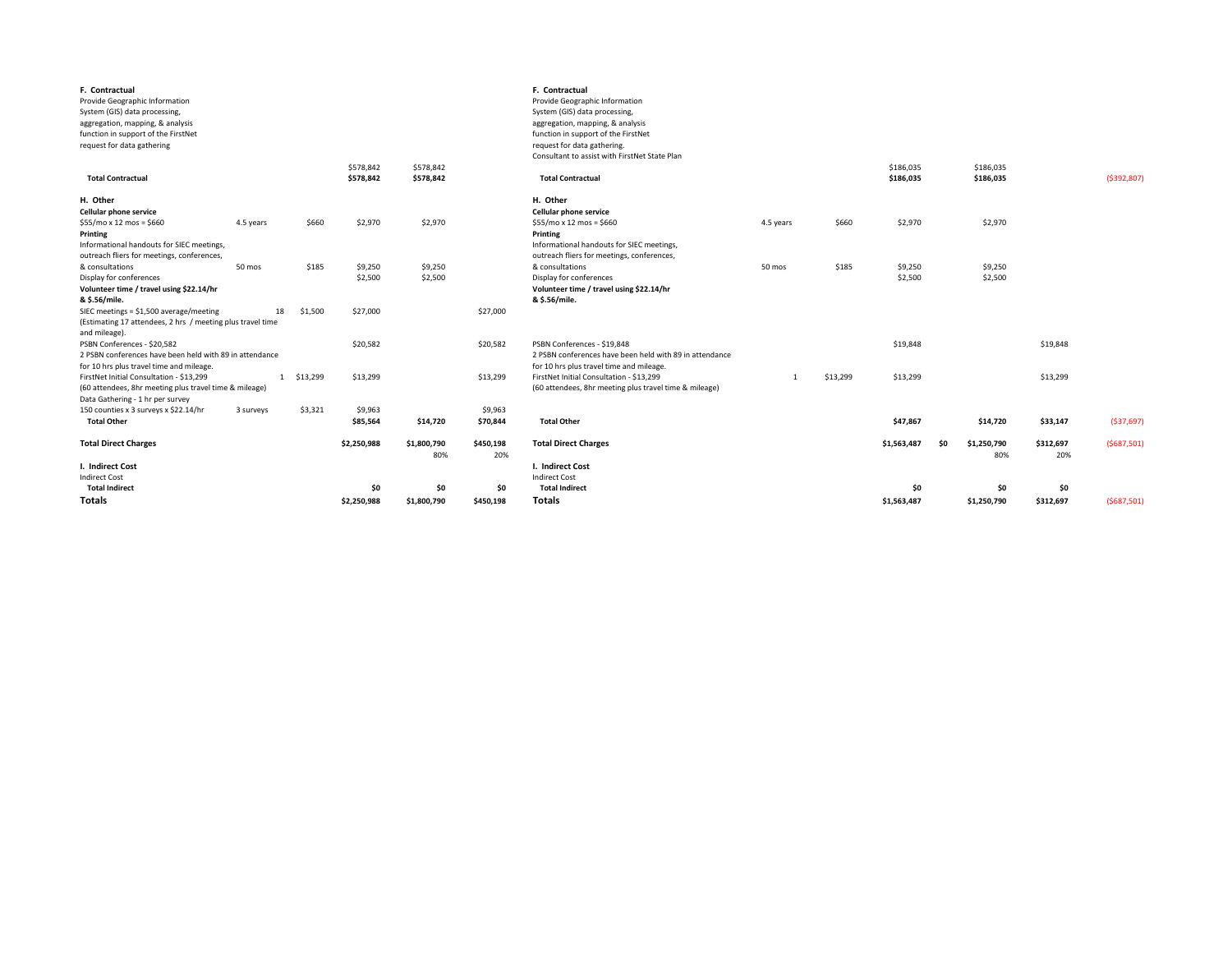# **KANSAS – BUDGET NARRATIVE**

## **PERSONNEL SALARIES**

Salaries are based upon hiring three state positions. One position located in the Office of Information Technology Services (OITS) as a grant manager and two positions in the Office of Emergency Communications (OEC) for education and outreach.

### **GRANT MANAGER**

4 years - \$50,000 / year = \$200,000

### **OUTREACH COORDINATORS (2)**

4 years - \$108,451 / year = \$433,804

### **Total Federally Funded Personnel Salaries \$633,804**

The state planned to provide state match through in-kind assistance in the form of a portion (54%) of the salaries three existing employees (SWIC and two trainers) in the Office of Emergency Communications. This occurred for approximately 20 months of the grant until the two trainers were reassigned. The two OEC trainers assisted the coordinators performing outreach efforts related to PSBN. The SWIC continued matching funds for 42 months until the match amount was met.

**Total State Funded Salaries (State Match) \$190,469**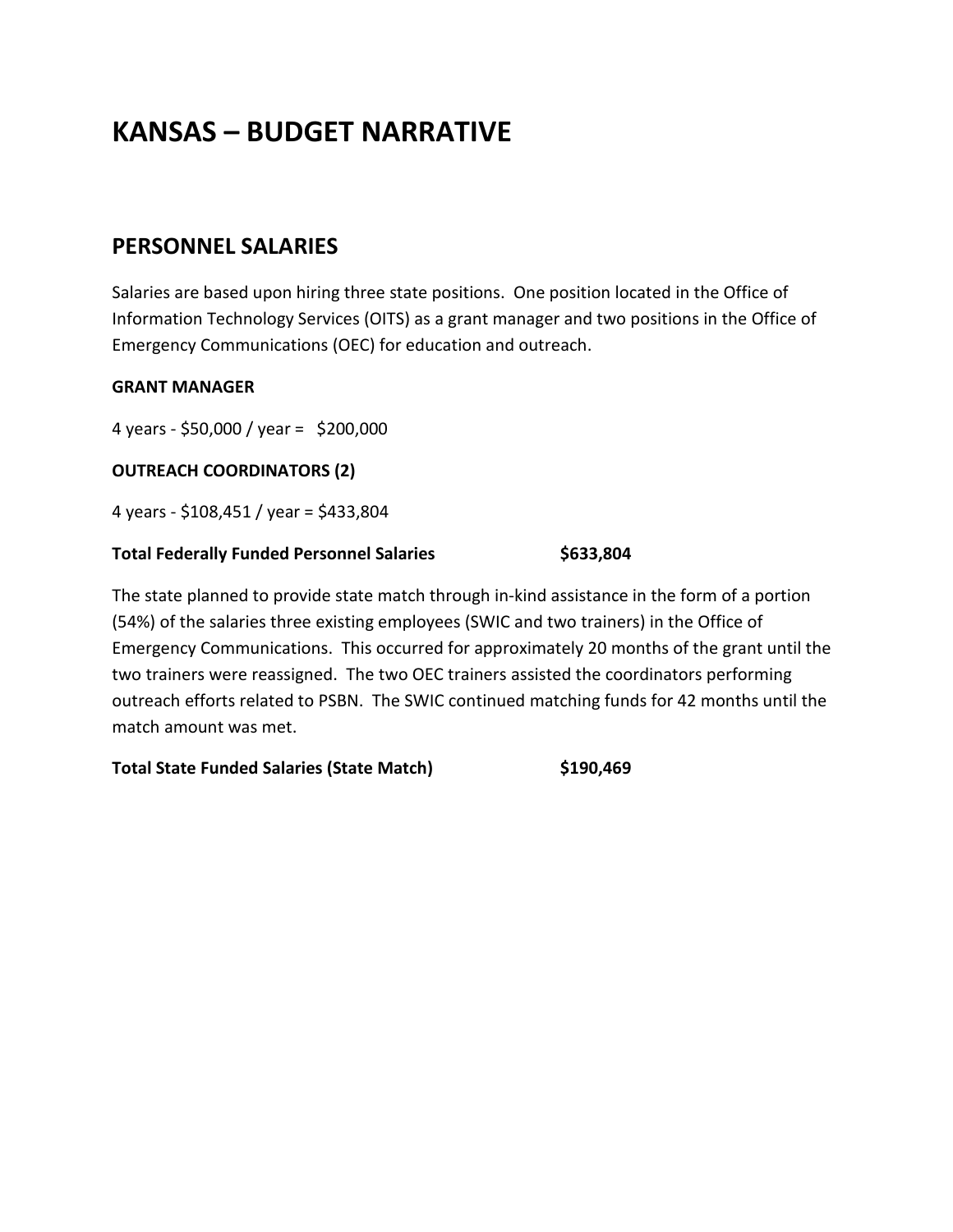## **PERSONNEL FRINGE BENEFITS**

Benefits are based upon hiring three state positions. One position located in the Office of Information Technology Services (OITS) as a grant manager and two positions in the Office of Emergency Communications (OEC) for education and outreach.

### **GRANT MANAGER**

4 years -  $$18,572 = $74,288$ 

**OUTREACH COORDINATORS (2)**

4 years -  $$45,473 = $181,892$ 

**Total Federally Funded Fringe Benefits \$256,180**

The state planned to provide state match through in-kind assistance in the form of a portion (54%) of the salaries for three existing employees (SWIC and two trainers) in the Office of Emergency Communications. This occurred for 20 months of the grant until the two trainers were reassigned. The OEC trainers assisted the coordinators performing outreach efforts related to PSBN. The SWIC continued matching funds for 42 months until the match amount was met.

**Total State Funded Fringe Benefits \$ 70,232**

## **TRAVEL**

Travel and per diem figures are included for all three positions funded by the grant. The outreach coordinators conduct a significant amount of travel and the grant manager has minimum amount of travel.

**Working Group Meetings \$30,000** 

This includes PSBN related presentations to the SIEC and plans for three FirstNet consultations.

**Regional & National Meetings with FirstNet** \$63,000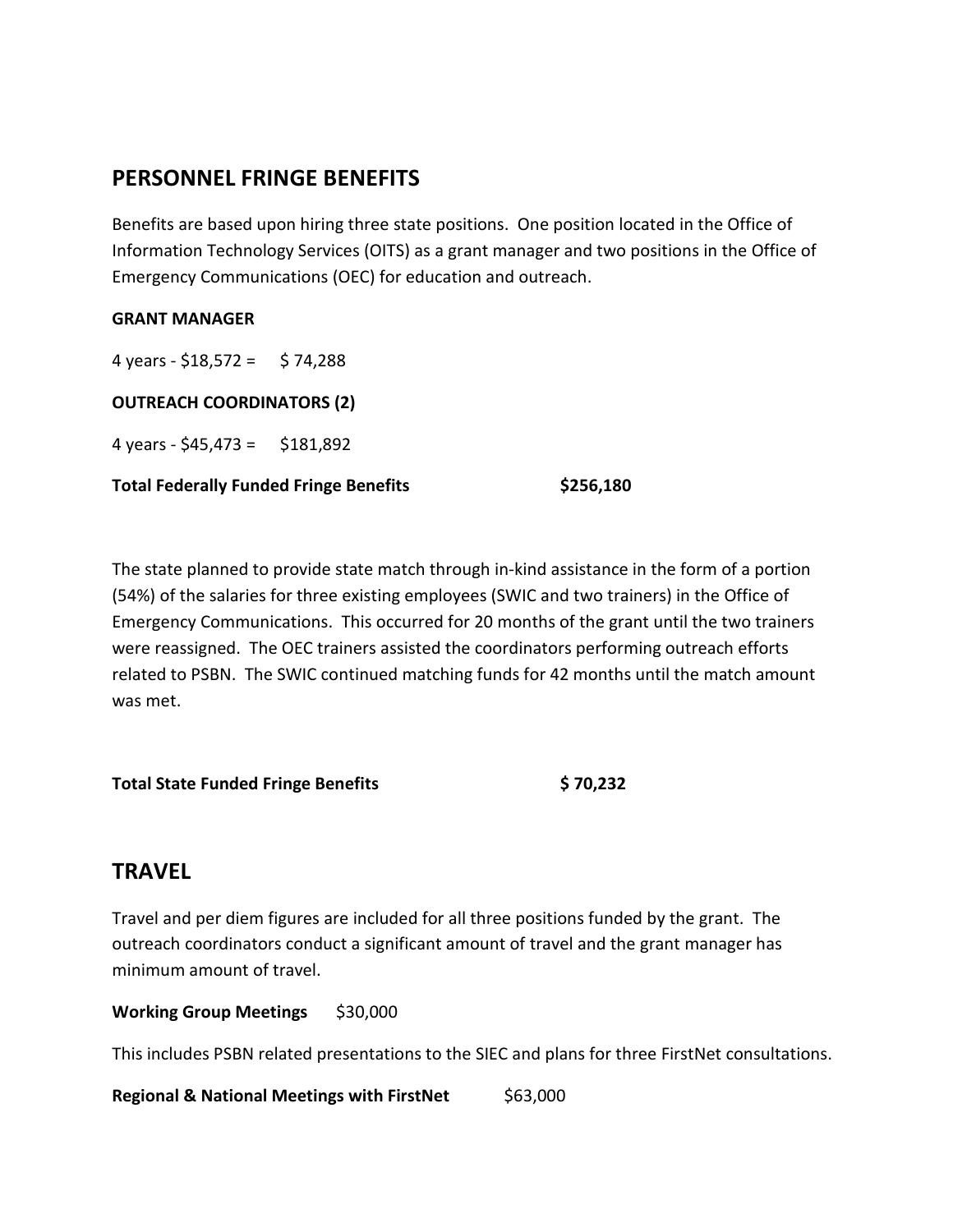This includes travel & per diem for 3 people to attend 14 meetings conducted by FirstNet.

#### **Grant Manager and Outreach Coordinators (2)** \$50,680

This includes travel & per diem for the outreach coordinators to reach out to local agencies, spread the PSBN message to 105 counties, and attend Public Safety conferences.

#### **Total Federally Funded Travel \$143,680**

The state planned to provide state match for travel in the form of a portion (54%) of travel attributable to PSBN for the SWIC and two trainers. This occurred for 20 months until the two trainers were reassigned. The OEC trainers assisted the coordinators performing outreach efforts related to PSBN. The SWIC continued matching funds for 42 months until the match amount was met.

### **Total State Funded Travel <b>8** 18,849

## **SUPPLIES**

Costs include the following:

| Office supplies estimated at \$50/mo \$2,700 |         |
|----------------------------------------------|---------|
| Printers                                     | \$1,600 |
| <b>Personal Computer</b>                     | \$725   |
| <b>Monitors</b>                              | \$600   |
| Laptops                                      | \$2,400 |
| Desk Phones                                  | \$1,200 |
| <b>Cellular Phones</b>                       | \$450   |
| Software (MS office & Adobe)                 | \$2,775 |
| Tablets & Software                           | \$3,501 |
| <b>USB Drives</b>                            | \$ 420  |
| <b>Total Federally Funded Supplies</b>       |         |

 $$16,371$